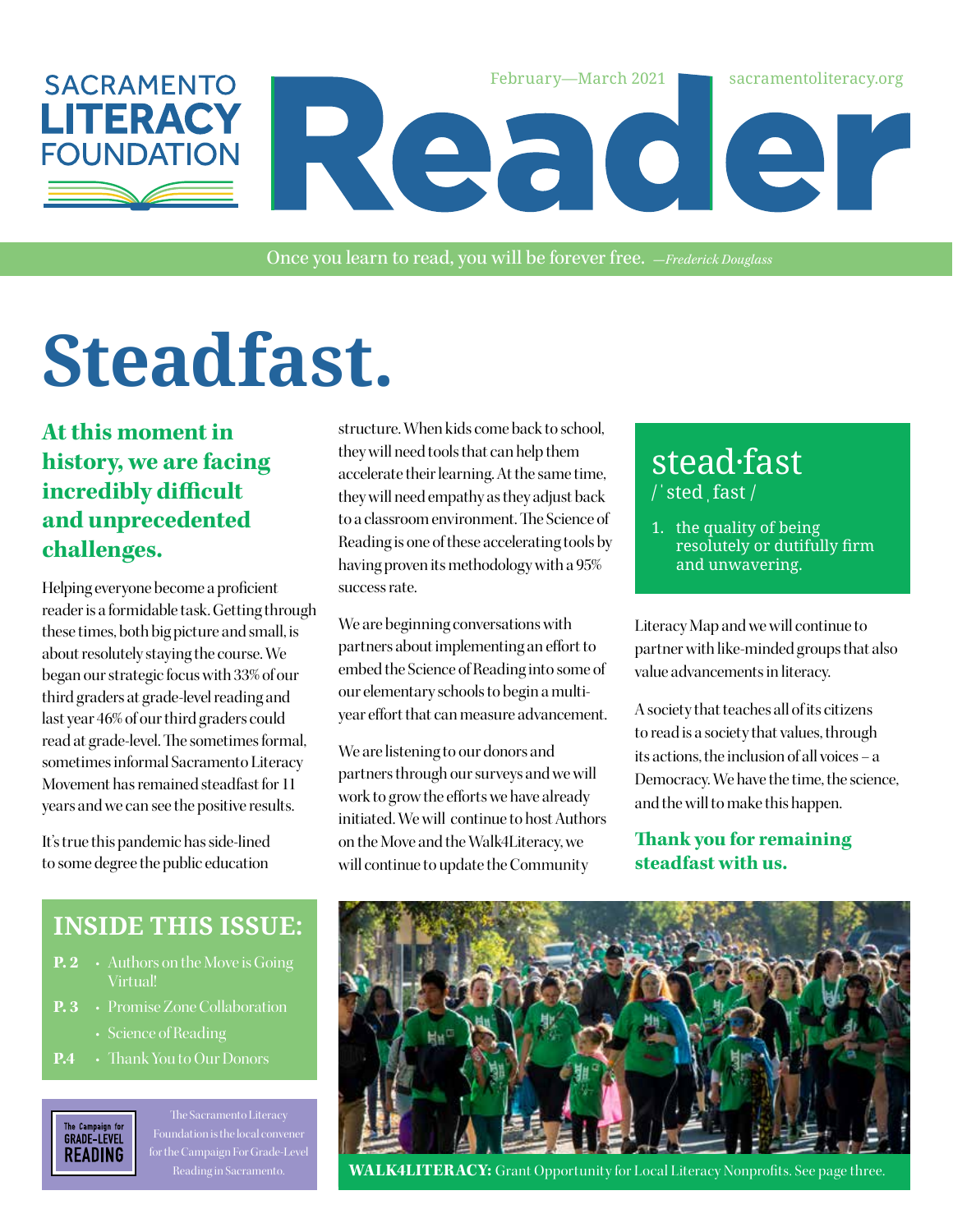

2411 Alhambra Blvd, Suite 120 Sacramento, CA 95817 (916) 836-3540 • sacramentoliteracy.org

## **MISSION**

The Sacramento Literacy Foundation's mission is to improve lives by collaborating with organizations in our community to advance reading and writing skills.

## **VISION**

Our vision is to have all children and all adults develop the reading and writing skills they need to fully participate in our economy and in our democracy.

## **OUR GOALS**

- Increase philanthropic literacy funding toward the goal of all children reading at grade-level
- Insert reading sciences into the community literacy and education systems
- Advocate for a fully literate community

### **FOUNDATION BOARD OF DIRECTORS**

James Deeringer, President Robert Honaker, Vice President Ahamadou Bocar, Treasurer Denise Timmons, Secretary Ashley Boulton Sean Burke Clark Carter Mary Ellen Shay Marina Wiant

### **FOUNDATION STAFF**

Executive Director, April L. Javist Operations Manager, Dejan Zbur

The Sacramento Literacy Foundation is a dba for the Sacramento Public Library Foundation, a 501(c)(3) tax-exempt organization. Donations are tax deductible to the extent allowed by law. Tax ID #68-0029756. The Sacramento Literacy Foundation does not raise funds for the Sacramento Public Library.



## **AUTHORS ON THE MOVE IS GOING VIRTUAL!**

**This year's "Authors on the Zoom" marks our 19th year bringing together distinguished authors and their recently published books for an evening of literary delight.**

*Authors on the Zoom* will be held over three weekends in March 2021 with different themes and keynotes on each weekend. After a keynote interview, guests will gather into smaller parlor presentation breakout rooms to speak to authors through Zoom.



**Saturday, March 6, 2021** 5:00p.m.-6:30p.m.

**Saturday, March 13, 2021** 5:00p.m.-6:30p.m.



**Saturday, March 20, 2021** 5:00p.m.-6:30p.m.

All ticket buyers will be mailed a copy of that night's keynote's book. Participating author titles can be purchased through Capitol Books. There will be a Fund-a-Need in support of children's literacy that takes place over the entire month. *To inquire further or learn about sponsor opportunities, call April Javist at 916-836-3556 or e-mail at april@sacramentoliteracy.org.*

## **Tickets are on sale now at sacramentoliteracy.org.**

## **UPDATE:** Litigation with Library Authority

## **As reported in our previous newsletters,**

on March 31, 2020, the Library Authority filed a lawsuit in the United States Federal District Court in Sacramento against the Foundation, Foundation President Jim Deeringer, and Foundation Executive Director April Javist. The Foundation filed a motion to dismiss the case, which the court granted in part and then sent the parties to an early settlement conference before a federal magistrate. On September 29, 2020 a settlement was negotiated and its terms placed on the record with the court. The final settlement agreement is currently being finalized. Since shortly after the settlement was placed on the record, we have done business as the Sacramento Literacy Foundation.

*If you have any questions about this litigation, please contact Jim Deeringer at (916) 705-4463 or at jdeeringer@gmail.com.*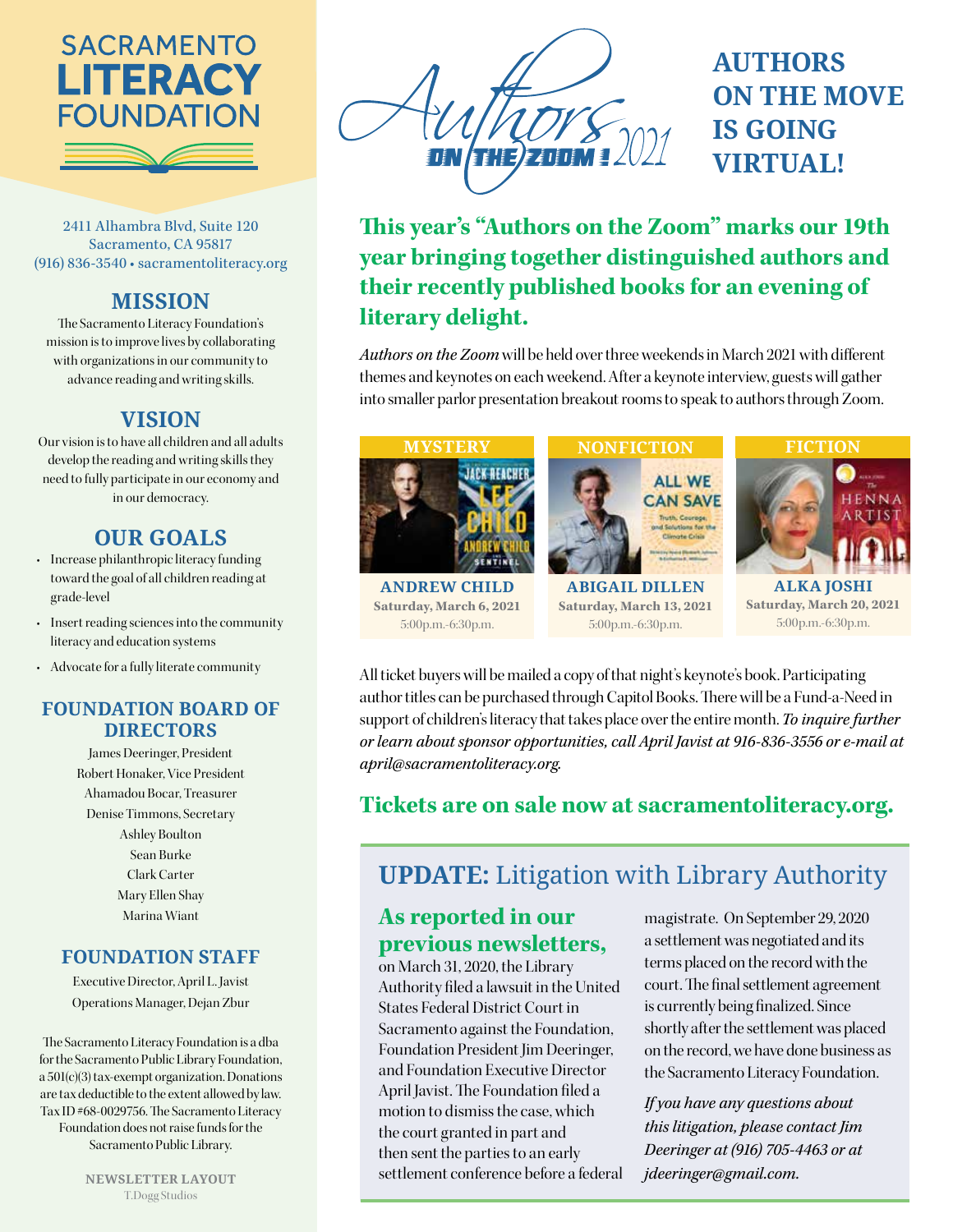

## **Walk4Literacy Announces Grant Opportunity for Local Literacy Nonprofits**

**The Walk4Literacy will open** its grant

application period on January 19, 2021 for children's literacy organizations within Sacramento County. The grant funding, a total of \$11,500, reflects 100% of fees from registration, as well as sponsorships from Anthem Blue Cross, Golden 1, Murphy Austin Adams Schoenfeld LLP, Sacramento State University, and Visions In Education during last October's seventh annual Walk4Literacy event.

Organizations providing literacy support for Sacramento County youth ages birth through 18 should apply. Programs and projects that include collaborative partners and use the Science of Reading will be given additional consideration.

### **Grant applications will be accepted through March 19, 2021.** Reading

Council members will be invited to participate in the selection process. Grantees will be announced on the morning of May 6, 2021. More information and applications are available at **www.walk4literacy.org.**

Zone. An estimated 3,500 kids in grades K-4 spread across 20 elementary schools in the SHRA's Promise Zone will receive a bag of 8 books. Approximately 35% of these children are able to read at grade-level. Together, we will be able to give these children their own book collection. Hopefully these books encourage them to read. **If you would like to volunteer, let us know and we** 

## **Website Redesign**



The Sacramento Literacy Foundation is kicking off 2021

with a redesigned website. This new website reflects our strategic focus on improving local literacy rates for children. We have linked websites such as the Community Literacy Map and the Walk4Literacy into our new website, allowing it to serve as a central hub for community literacy resources and events.

## **E-mail Receipts**



The Sacramento Literacy Foundation is shifting to digital receipts! Giving your

e-mail address will not only allow you to stay up to date on community literacy news with an electronic version of the Reader, it will allow your charitable receipts to arrive faster and with less environmental impact. While we are still mailing out physical receipts to those who ask, digital receipts save Foundation staff time and resources.

Please share your e-mail address with the return envelope or send it to info@sacramentoliteracy.org today!

## **Promise Zone Collaboration**

## **As the local convener for**

the Campaign For Grade-Level Reading, the Sacramento Literacy Foundation is always looking for partnerships in the community. To help those hit hardest by the COVID-slide, the Literacy Foundation has partnered with Fruitridge Community Collaborative, SHRA, Youth and Family Collective, and Sacramento City Unified School District's Central Kitchen to give out free books to children in the SHRA Promise

Sacramento Promise

**ZONE** 





**will pass your name along.**



## **News Highlight: Science of Reading**

## **In 2013, Mississippi found itself as 44th in the country**

**for education.** Dissatisfied by this performance, state legislators passed the Literacy-Based Promotion Act, a law which provided funding to start training the state's teachers in the Science of Reading. Six years later, Mississippi was the only state to see improvement in 4th grade reading and, for the first time in its state history, meets the national average for 4th grade reading levels. A deeper look into NAEP testing data shows that, while white students continue to outperform black and Hispanic students, the gap got smaller. Mississippi's black and Hispanic students also outperformed their peers nationally in fourth-grade reading. The Mississippi Department of Education attributes some of its continued success to its Literacy Act and its embrace of the Science of Reading.

**Now, California ranks 44th in the country. It is up to us to advocate for proven teaching methods such as the Science of Reading if more of our students are to read at grade-level.**